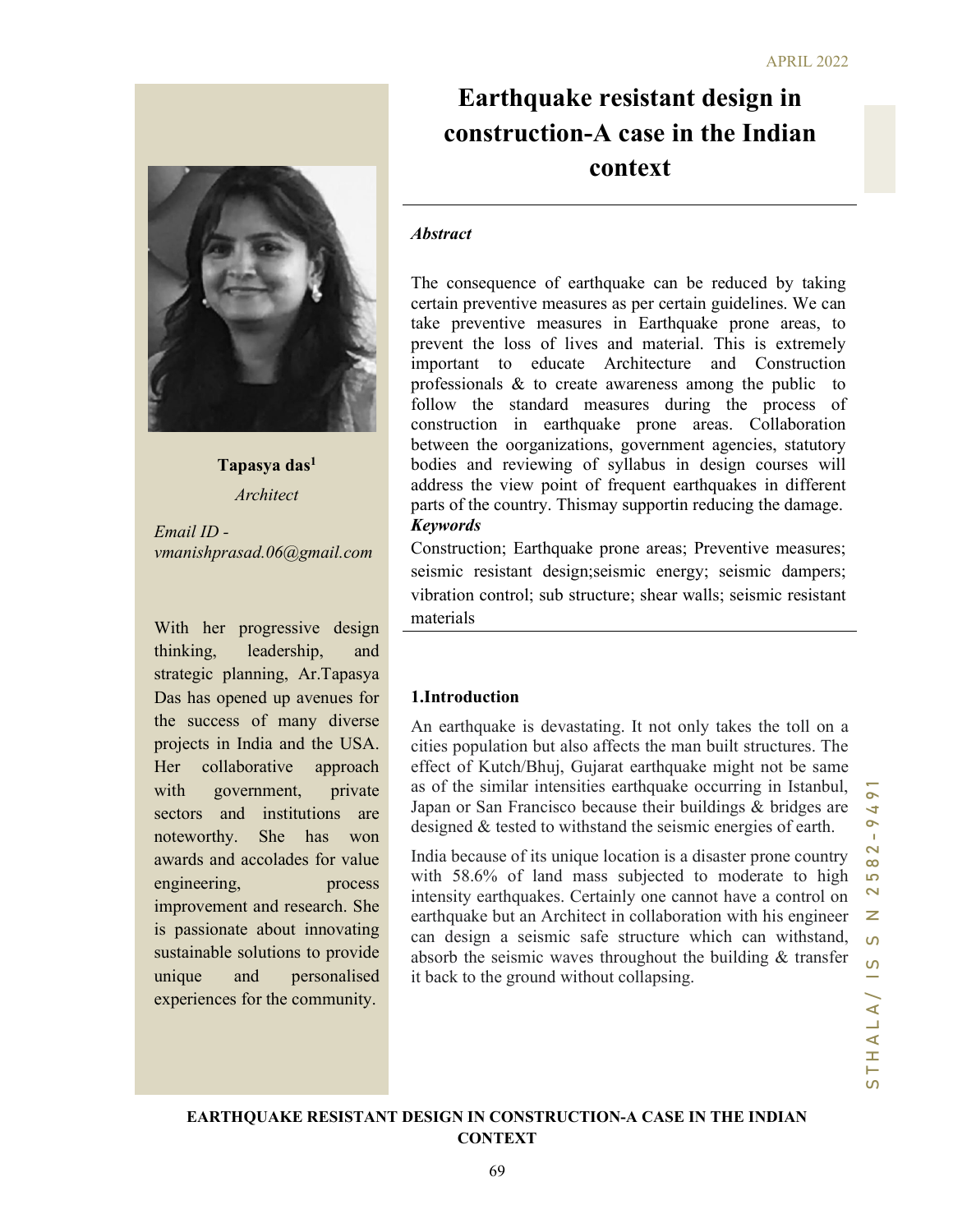

# Farida Tabassum<sup>2</sup>

Assistant Professor, Faculty of Architecture Department, Sharnbasva University, Gulbarga, Karnataka

Farida Tabassum graduated as an Architect from PDACE Gulbarga and completed her PG Diploma in Construction Management from XAVIER institute of management & entrepreneurship, Bangalore. Through Campus selection started her career with Jones Lang lasalle, Hyderabad, also worked with Cushman & Wakefield, Bangalore, as Asst. Project Manager on many national & international Projects. She also served as Principal in IMRAN Polytechnic College, Gulbarga. She specializes in construction & project management of IT Projects, practicing freelance Architecture & currently an academician with varied management roles in Sharnbasva university.

The architect should have knowledge on seismic resistant design. Buildings flexibility, shape, strength, type of material & base of the building plays important role. It starts right with the conceptualization of the building. Architects in recent times are coming up with ideas of great seismic strengthening tricks to the new buildings.

But some buildings even in Los Angeles, California & Japan designed & built strictly to the seismic standards collapsed due to the tremors. That means there is no set of standard models, tools or techniques which 100% assures the seismic safety of the building.

It's only the theory based out of observations, numerous iterations of formulas which generated tools like ETABS, STAAD, ROBOT, TEKLA & others, though these tools are advantageous largely in reducing the damages to the buildings & its occupants during quake.

tremors. That means there is no set of<br>standard models, tools or techniques which<br>100% assures the seismic safety of the<br>building.<br>
It's only the theory based out of observations,<br>
numerous iterations of formulas which<br>
g This research paper intends to understand the Architects contribution in seismic resistant design. As per an Architect, the building is made of set of components, how these components can be conceptualized, composed & designed to respond positively during the sudden intense shaking of ground thereby offering a resistance to the earth's seismic activity.

# 1.1 Various technology or techniques in earthquake resistant design:

Flexible foundation: base isolators or Floating foundation

Counter seismic forces with damping: Shock Absorbers: Pendulum dampers, vibration control devices Shield Buildings from Vibrations.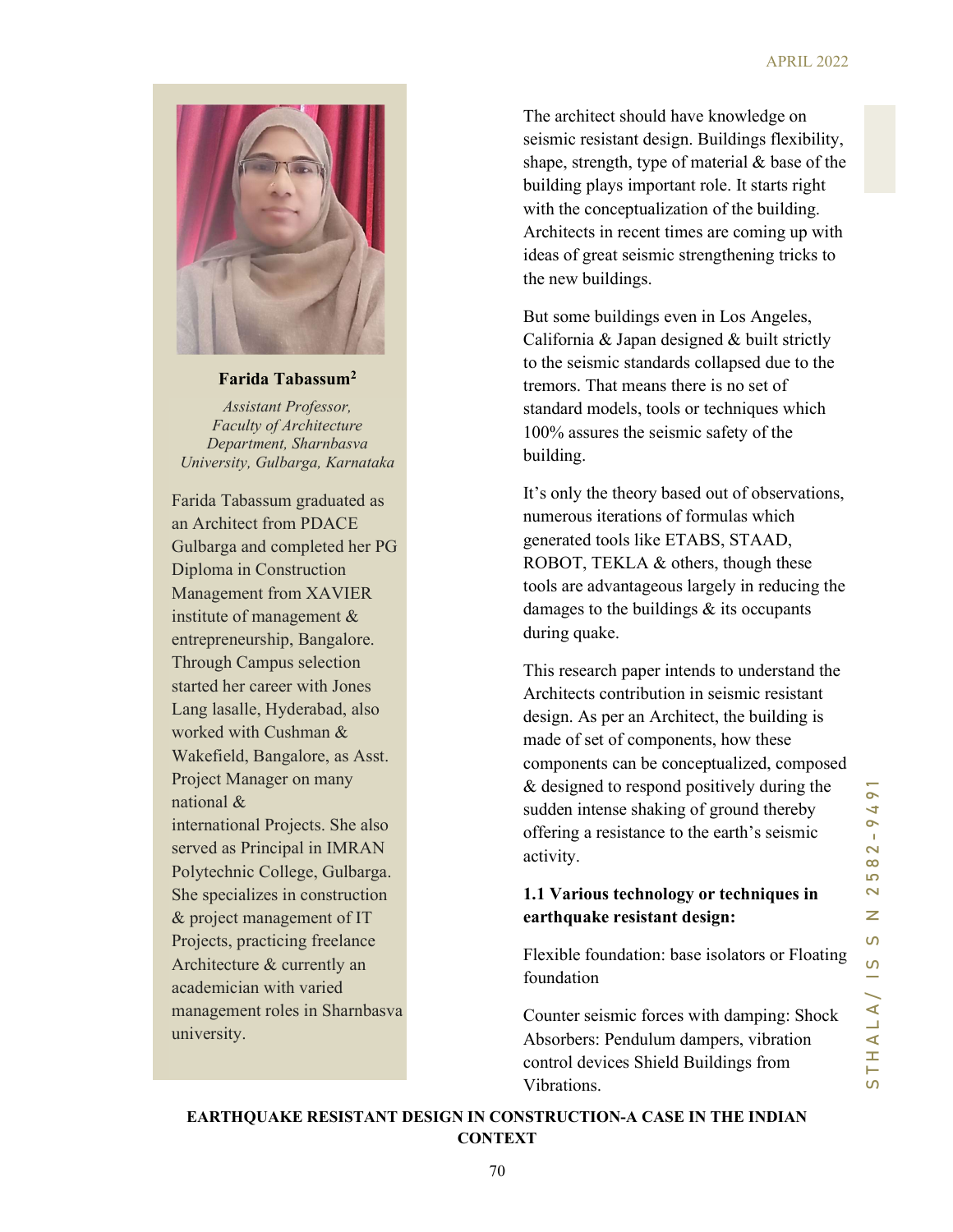Reinforce the building structure: Symmetrical design, Diaphragms ,shear walls, Cross-Bracing, truss

Seismic resistant materials: structural steel, wood, modernelements: memory alloy, bamboo - capability for greater resilience& shape retention

Simulation techniques or Software tools like ETABS, STAAD, ROBOT, TEKLA etc

Test models like shake table

# 2. Earthquake resistant Architecture in Indian Context:

Though around India's 60% of land mass is earthquake prone, one can hardly see the seismic codes or regulations being stringently followed. Maybe coz of social belief in people that quake hits only once in fewer decades.

Table 2a : This table shows worst 5 quake hits in Indian history from 1934 to 2001.

| <b>YEAR</b>          | <b>PLACE</b>                                 | Magnitude<br>on Richter<br>scale | <b>DEATHS</b>                                         |  |
|----------------------|----------------------------------------------|----------------------------------|-------------------------------------------------------|--|
| 1934                 | Bihar                                        | 8.1                              | 30000                                                 |  |
| 1950                 | Assam                                        | 8.6                              | 1500                                                  |  |
| 1991                 | Uttarakshi<br>(Uttarakha<br>nd,<br>Chamoli)  | 6.1                              | 1000<br>20000<br>20000<br>$\mathbf{r}$ t $\mathbf{r}$ |  |
| 1993                 | Maharasht<br>ra (Killari,<br>Latur)          | 6.4                              |                                                       |  |
| 2001<br>T.<br>$\sim$ | Gujarat<br>(Bhuj)<br><b>A</b> $\blacksquare$ | 7.7<br>T.<br>- 11 - 11           |                                                       |  |

Source-Five Major Earthquakes of India, Skymetweather.com



Figure 2b: Seismic zones of India

#### Source: Seismic zones in India, https://theconstructor.org/earthquake/seismiczones-inindia/2211/

# Table 1 : Seismic codes of the National Building Code

| Table 1 : Seismic codes of the National<br>This revision                                                                                                                                                                                                                |
|-------------------------------------------------------------------------------------------------------------------------------------------------------------------------------------------------------------------------------------------------------------------------|
| $\sim$<br>4<br>$\sim$<br>$\blacksquare$<br>$\overline{\mathbf{C}}$<br>$\infty$<br>မာ<br>$\overline{\mathbf{C}}$<br>z<br>$\Omega$<br>S<br>$\overline{\phantom{a}}$<br>$\blacktriangleleft$<br>Ц<br>elastic. Then<br>$\blacktriangleleft$<br>$\pm$<br>Н<br>$\overline{a}$ |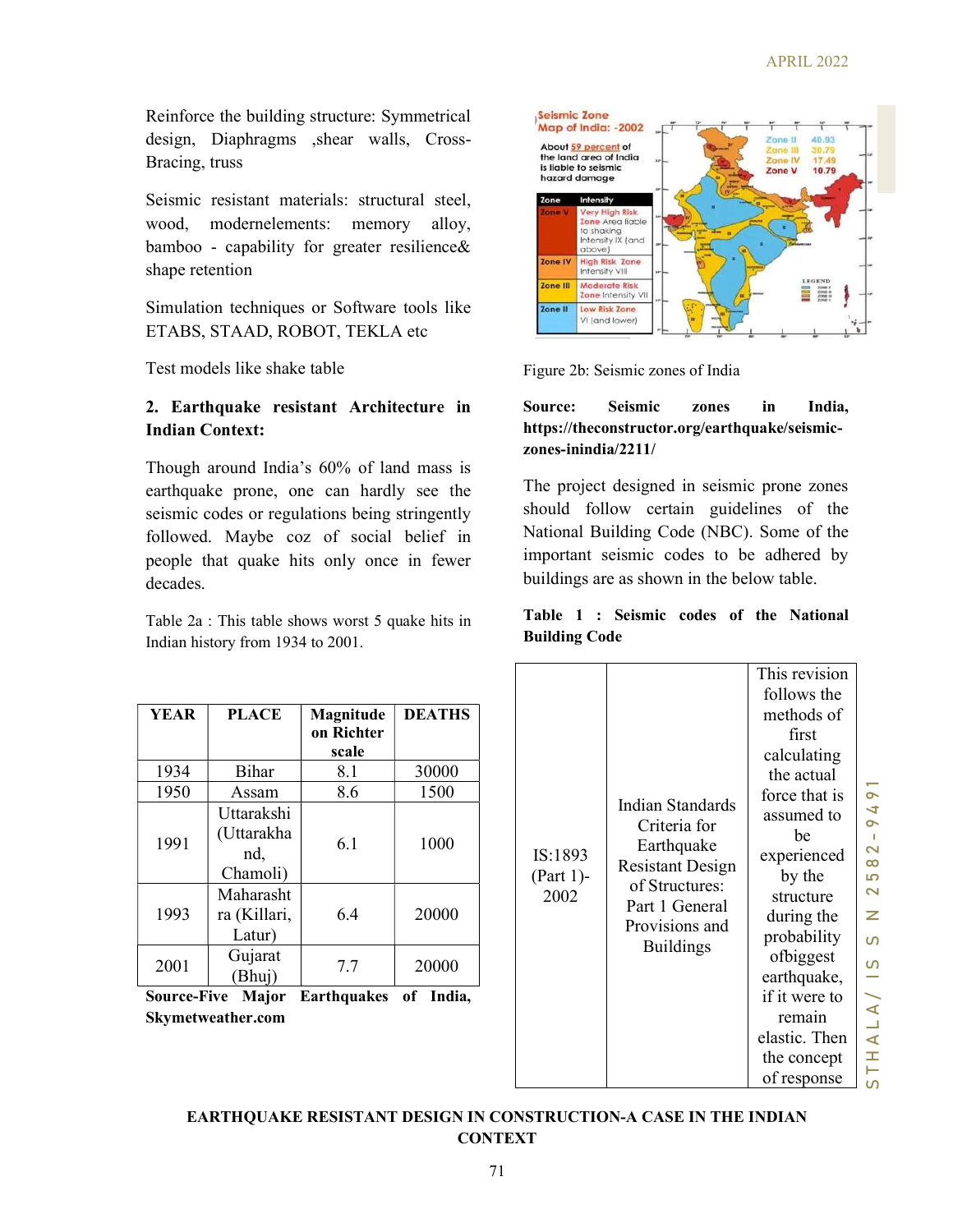#### APRIL 2022

|                       |          |                                                                  | reduction                                                 |                |                                                                                           | of Buildings                                                    | of materials,            |                         |
|-----------------------|----------|------------------------------------------------------------------|-----------------------------------------------------------|----------------|-------------------------------------------------------------------------------------------|-----------------------------------------------------------------|--------------------------|-------------------------|
|                       |          |                                                                  | due to                                                    |                |                                                                                           |                                                                 | special                  |                         |
|                       |          |                                                                  | ductile                                                   |                |                                                                                           |                                                                 | features of              |                         |
|                       |          |                                                                  | deformation                                               |                |                                                                                           |                                                                 | design and               |                         |
|                       |          |                                                                  | or frictional                                             |                |                                                                                           |                                                                 | construction             |                         |
|                       |          |                                                                  | energy                                                    |                |                                                                                           |                                                                 | for                      |                         |
|                       |          |                                                                  | dissipation                                               |                |                                                                                           |                                                                 | earthquake               |                         |
|                       |          |                                                                  | in the cracks                                             |                |                                                                                           |                                                                 | resistant                |                         |
|                       |          |                                                                  | is brought                                                |                |                                                                                           |                                                                 | buildings                |                         |
|                       |          |                                                                  | into the code                                             |                |                                                                                           |                                                                 | including                |                         |
|                       |          |                                                                  | explicitly, by                                            |                |                                                                                           |                                                                 |                          |                         |
|                       |          |                                                                  | introducing                                               |                |                                                                                           |                                                                 | masonry<br>construction, |                         |
|                       |          |                                                                  | the                                                       |                |                                                                                           |                                                                 | timber                   |                         |
|                       |          |                                                                  |                                                           |                |                                                                                           |                                                                 |                          |                         |
|                       |          |                                                                  | `response                                                 |                |                                                                                           |                                                                 | construction,            |                         |
|                       |          |                                                                  | reduction                                                 |                |                                                                                           |                                                                 | prefabricated            |                         |
|                       |          |                                                                  | factor' in                                                |                |                                                                                           |                                                                 | construction             |                         |
|                       |          |                                                                  | place of the                                              |                |                                                                                           |                                                                 | etc.                     |                         |
|                       |          |                                                                  | earlier                                                   |                |                                                                                           |                                                                 | The                      |                         |
|                       |          |                                                                  | performance                                               |                |                                                                                           |                                                                 | guidelines               |                         |
|                       |          |                                                                  | factor.                                                   |                |                                                                                           |                                                                 | covered in               |                         |
|                       |          |                                                                  | This                                                      |                |                                                                                           |                                                                 | this standard            |                         |
|                       |          |                                                                  | standard                                                  |                |                                                                                           |                                                                 | deal with the            |                         |
|                       |          |                                                                  | deals with                                                |                |                                                                                           |                                                                 | design and               |                         |
|                       |          |                                                                  | earthquake                                                |                |                                                                                           | Indian Standard                                                 | construction             |                         |
|                       |          |                                                                  | resistant                                                 |                | IS:13827-                                                                                 | Guidelines for                                                  | aspects for              |                         |
|                       |          |                                                                  | design of                                                 |                |                                                                                           | Improving                                                       | improving                |                         |
|                       |          |                                                                  | structures                                                | 1993           | Earthquake                                                                                | earthquake                                                      |                          |                         |
|                       |          |                                                                  | and is                                                    |                | Resistance of                                                                             | resistance of                                                   |                          |                         |
|                       |          |                                                                  | applicable to                                             |                | Earthen                                                                                   | earthen                                                         |                          |                         |
|                       |          | Indian Standard                                                  | buildings;                                                |                | <b>Buildings</b>                                                                          | houses,                                                         |                          |                         |
|                       | IS:1893- | Criteria                                                         | elevated                                                  |                |                                                                                           | without the                                                     |                          |                         |
|                       | 1984     | for Earthquake                                                   | structures;                                               |                |                                                                                           | use of                                                          |                          |                         |
|                       |          | <b>Resistant Design</b>                                          | bridges;                                                  |                |                                                                                           | stabilizers                                                     |                          |                         |
|                       |          | of Structures                                                    | dams etc. It                                              |                |                                                                                           | such as lime,                                                   | $\overline{9}$ 1         |                         |
|                       |          |                                                                  | also gives a                                              |                |                                                                                           | cement,                                                         | 4                        |                         |
|                       |          |                                                                  | map which                                                 |                |                                                                                           | asphalt, etc.                                                   | $\sim$                   |                         |
|                       |          |                                                                  | split up the                                              |                |                                                                                           | Source: Indian standards on Earthquake                          |                          | $\overline{\mathbf{C}}$ |
|                       |          |                                                                  | country into                                              |                | Engineering, https://bis.gov.in/other/quake.htm                                           |                                                                 |                          | $\infty$                |
|                       |          |                                                                  | five seismic                                              |                |                                                                                           |                                                                 |                          | 5<br>$\mathbf{z}$       |
| zones based<br>on the |          |                                                                  |                                                           |                |                                                                                           |                                                                 |                          |                         |
|                       |          |                                                                  |                                                           |                |                                                                                           |                                                                 | Z                        |                         |
|                       | seismic  |                                                                  |                                                           |                |                                                                                           | The regulations in these standards do not $\boldsymbol{\omega}$ |                          |                         |
|                       |          |                                                                  | intensity.                                                |                | ensure that structures suffer no damage during<br>earthquake of all magnitudes. But, they |                                                                 |                          |                         |
|                       |          | Indian Standard                                                  | This                                                      |                |                                                                                           |                                                                 |                          |                         |
|                       |          | Code of Practice                                                 | standard                                                  |                |                                                                                           |                                                                 |                          |                         |
|                       | IS:4326- | for Earthquake                                                   | ensure that structures are able to respond to<br>provides |                |                                                                                           |                                                                 |                          | $\blacktriangleleft$    |
|                       | 1993     | <b>Resistant Design</b>                                          | guidelines in                                             |                | earthquake shakings of moderate intensities                                               |                                                                 |                          | $\overline{4}$<br>H     |
|                       |          | and Construction                                                 | finalisation                                              |                | without structural damage and of heavy                                                    |                                                                 |                          |                         |
|                       |          |                                                                  |                                                           |                |                                                                                           | intensities without catastrophic collapse.                      |                          | $\overline{5}$          |
|                       |          |                                                                  |                                                           |                |                                                                                           |                                                                 |                          |                         |
|                       |          | EARTHQUAKE RESISTANT DESIGN IN CONSTRUCTION-A CASE IN THE INDIAN |                                                           |                |                                                                                           |                                                                 |                          |                         |
|                       |          |                                                                  |                                                           | <b>CONTEXT</b> |                                                                                           |                                                                 |                          |                         |
|                       |          |                                                                  |                                                           | 72             |                                                                                           |                                                                 |                          |                         |
|                       |          |                                                                  |                                                           |                |                                                                                           |                                                                 |                          |                         |

# EARTHQUAKE RESISTANT DESIGN IN CONSTRUCTION-A CASE IN THE INDIAN **CONTEXT**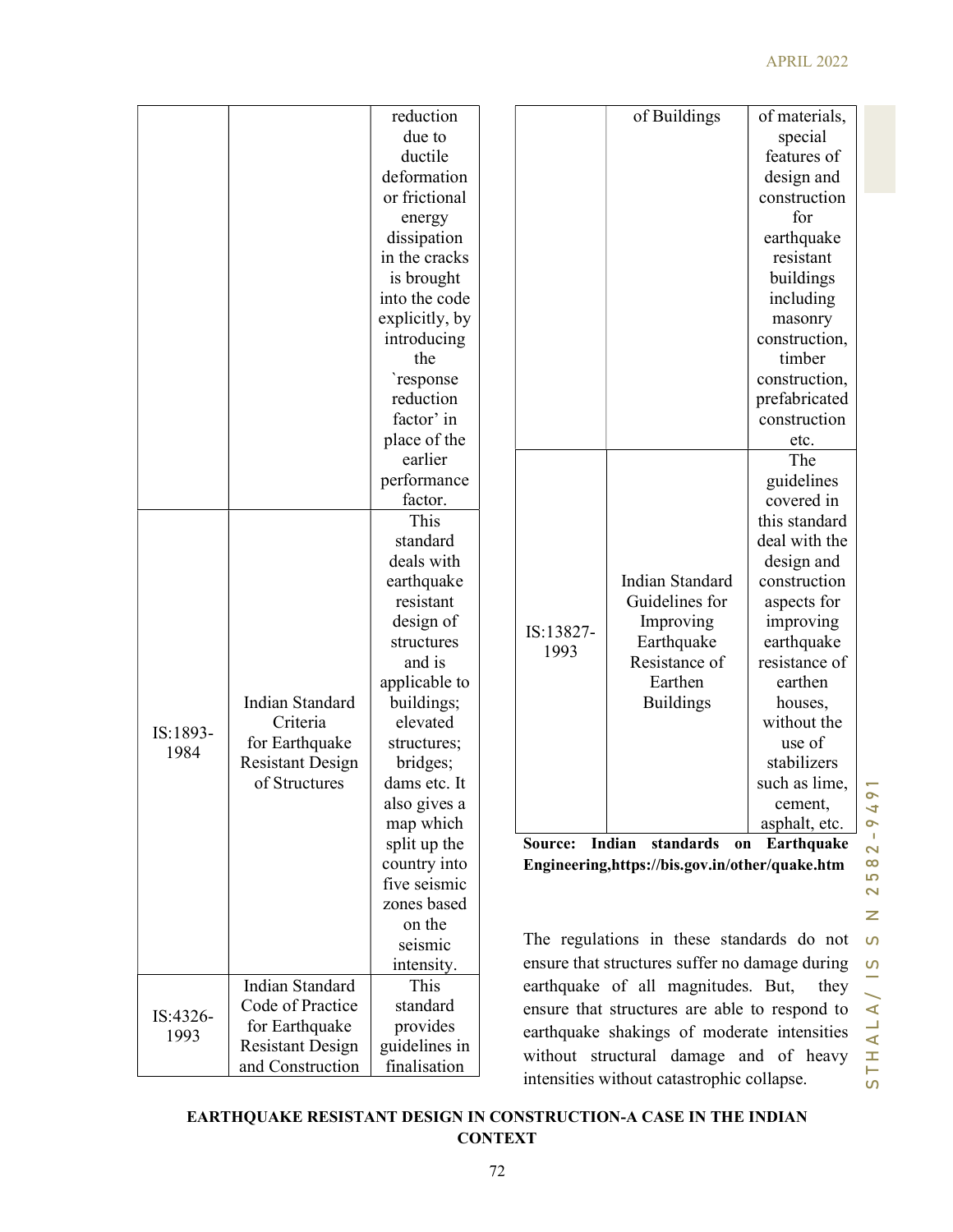Its extremely Important to follow these codes by Architects/Engineers to minimise the after effects of quake on life of people & property.

The first formal seismic code in India- IS 1893, was published in 1962. The Bureau of Indian Standards (BIS) has various seismic codes now, though the development of these codes started sometime back but not implemented to the extent as it should have been. (2011, Murty IITK)

The Knowledge and awareness what is imparted currently through academics or regulatory codes & guidelines is not adequate.

The clients generally aim to get more habitable space from a lesser FSI especially in developing countries like ours.

The need of the hour is to educate people on disaster mitigation rather than retrofitting after construction

The architect should shoulder the responsibility of ensuring proper seismic performance of the building since inception.

The base isolation technique in India was initially displayed only after the 1993 earthquake in 2001. (2014, Patel)



Figure 2c-Shows the base isolation with lead Rubber

Source- Study on a Base Isolation system, Nirav.G.Patel,2014





Figure 2d Seismic behavior of building With & without Isolator

Source- Study on a Base Isolation system, Nirav.G.Patel,2014



Figure 2e Shows components of a typical earthquake resistant building

#### Source: Slideshare.net, Swati Gaur

#### 3. Japanese buildings resilience to an earthquake:

Sky scrapers or taller buildings which are more flexible have counterweight system installed at base that swings with the movement of the building to stabilize it. Ex: a network of diagonal trusses forming a wide base & narrowing at top, withstands the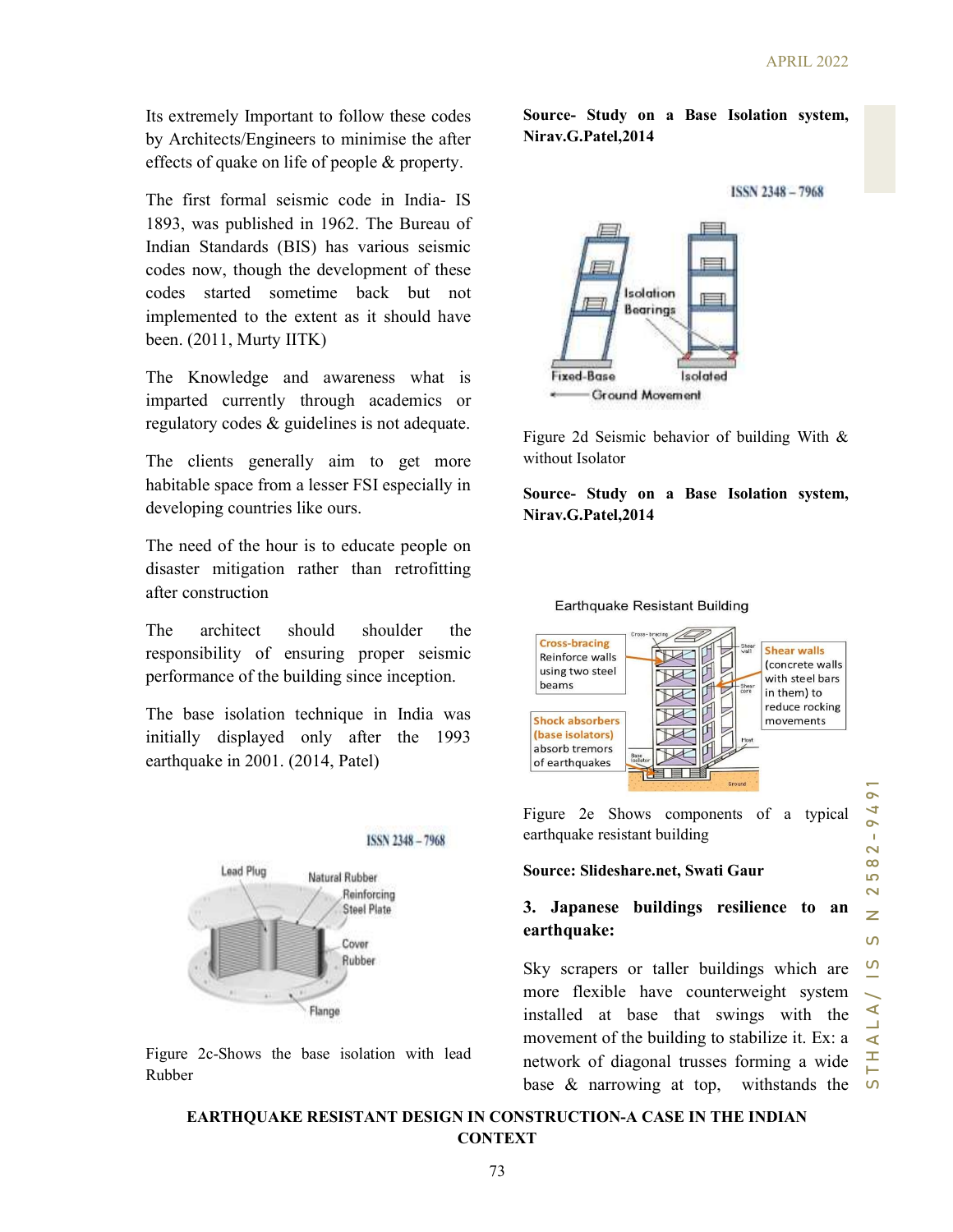horizontal & vertical forces thereby offering building the requisite strength  $&$  flexibility

Smaller buildings are stiffer & vulnerable compared to taller structures hence are built on flexible foundations that can absorb movement in 6 directions and minimise the effects of the earthquake.

Foundation: to minimize the destruction during the seismic waves especially of high resonance frequency , the foundation beneath structure should be hard or bedrock rather than soft, sandy or landfills type

Materials: wood & steel framework is extensively used in fault zones.

The corners, pillars, edges or joints forming the weakest part of the building are additionally reinforced to withstand being bent, deformed or misshapen by earthquake forces.

Trains: Safety measures like guard rails & Seismometers are placed on every train track to monitor seismic activity. When signaled, the system even of bullet train automatically engages the breaks, & speeding train comes to a halt in time before the quake hits keeping its occupants safe.

Elevators automatically turn off during seismic activity and have to be checked before they operate again.

Gas, electricity and water linesshut down automatically when triggered preventing fires, floods, and explosions.

People: people are trained right from kindergarten stage to deal with earthquakes. They follow calm 'no panic' attitude ensuring the safest environment possible.

# 3.1: Case study: Tokyo Skytree Tower, Japan- Digital broadcasting Facility

It's the world's largest free standing tower & second tallest structure at 2080 feet height inspired by Japanese traditional temple Pagoda

At base the tower is equilateral triangle & as it tapers the cross-section becomes circular.

Seismic Design inventions: rigid substructure system, core shaft system & vibration control system

system<br>
Rigid substructure system: The site is located<br>
at the banks of sumida river with extremely<br>
soft soil around. A reinforced concrete wall<br>
pile is adopted as basement with thickness<br>
1.2m & depth 35m. It stands on Rigid substructure system: The site is located at the banks of sumida river with extremely soft soil around. A reinforced concrete wall pile is adopted as basement with thickness 1.2m & depth 35m. It stands on a bearing stratum giving the rigidity to the structure above. This strategy was developed for seismic design as it makes use of a relative displacement between the rigid substructure & soft ground to gain the damping ability also the damping of radiation.



Figure 3f Counterweight plan of towers substructure system Typical & adopted

# Source- Atsuo Konishi, Structural design of Tokyo Sky Tree.

Core shaft & vibration system: The main central shaft of reinforced concrete is attached to the outer tower structure for the first 410 ft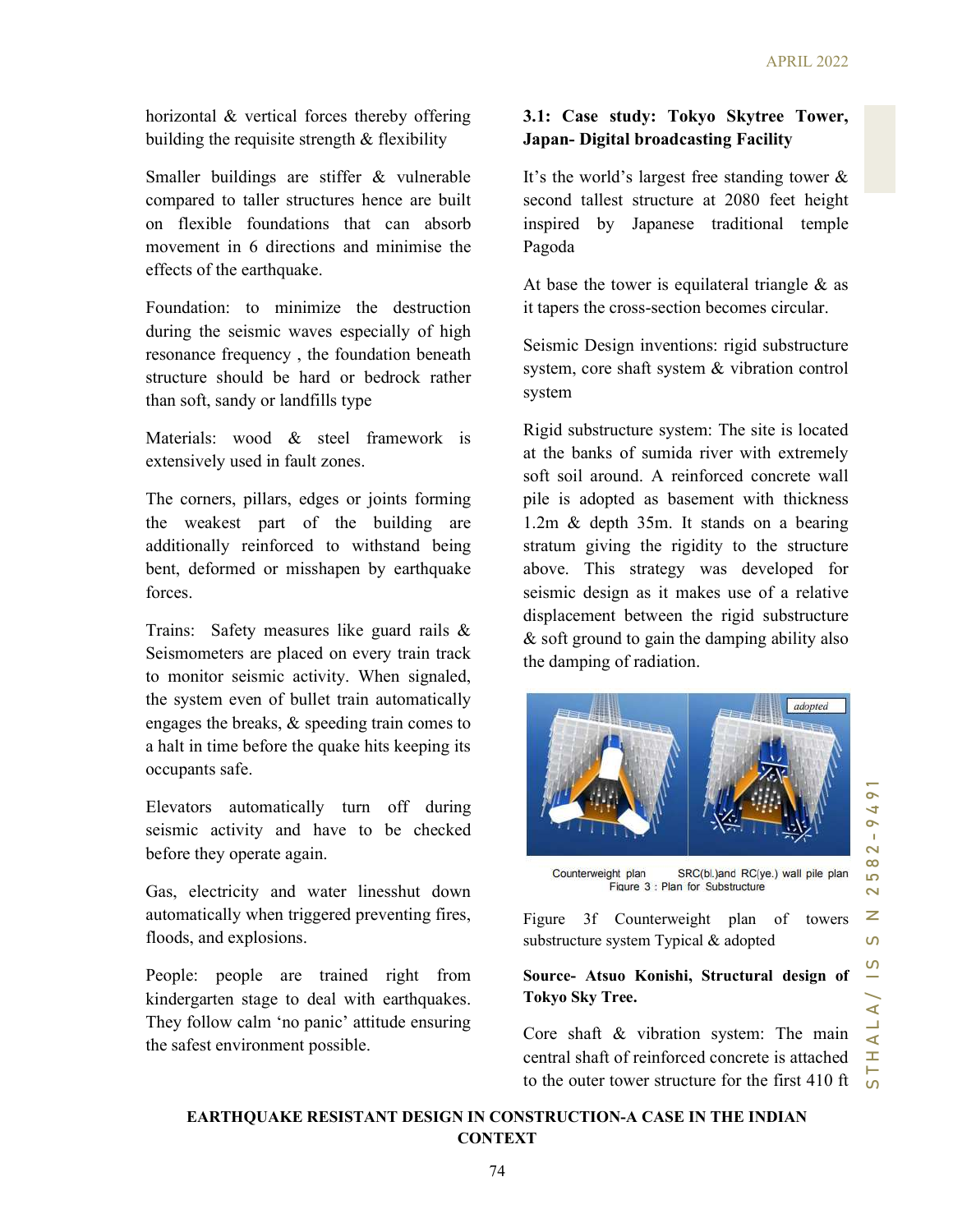above ground. A height of 1230 ft is surrounded by a framework of steel tubes fixed with oil dampers, which act as cushions during an earthquake. It does not support the tower, but functions as a counteract to any sway of the tower during quake & reduces around 40% of seismic waves.





#### Source: Allen Karlovic, Pagodas Exceptional Earthquake Design

#### 4. Way forward:

It can be marked that for the Earthquakeresistant construction, preventive measures have to be incorporated during the construction process. This includes incorporating new techniques that can be use of smart and resilient design. These are the technologies & materials that respond to specific external stimuli and carry out particular functions as a result of some inherent properties. It has also a crucial impact on the field of vibration control in cases of seismic disruption. Attempts should be made to involve architects and civil engineers to incorporate the features. New technologies will have a cost impact in the construction segment as that cannot be

disregarded at the expense of lives of people. To avoid what we have witnessed during the earthquake in Gujarat in 2001, the most important strategy is to go along with the technology.

# 5. Conclusion

- The professionals in India should learn from these examples and work efficiently to produce a better endproduct.
- The seismic codes or guidelines should not be violated by Architects especially in seismic prone zones, as architectural configuration when designed to seismic standards plays an important role in mitigating the earthquake effects.
- Architects should learn about earth quake resistant architecture, its scope & importance as a part of their academics & curriculum
- product.<br>
The seismic codes or guidelines<br>
should not be violated by Architects<br>
especially in seismic prone zones, as<br>
architectural configuration when<br>
designed to seismic standards plays an<br>
important role in mitigatin In developing countries like India, the architect should try to make understand /educate the client on importance of safety of building rather than help in achieving more habitable space or giving importance to building aesthetics.
	- Architect should ensure the seismic performance of building in collaboration with structural engineers
	- Government should initiate drills, demos, workshops & also to ensure implementation of earthquake resistant design guidelines
	- Lessons learnt from post earthquake should be documented, analyzed & ensured that proper corrective